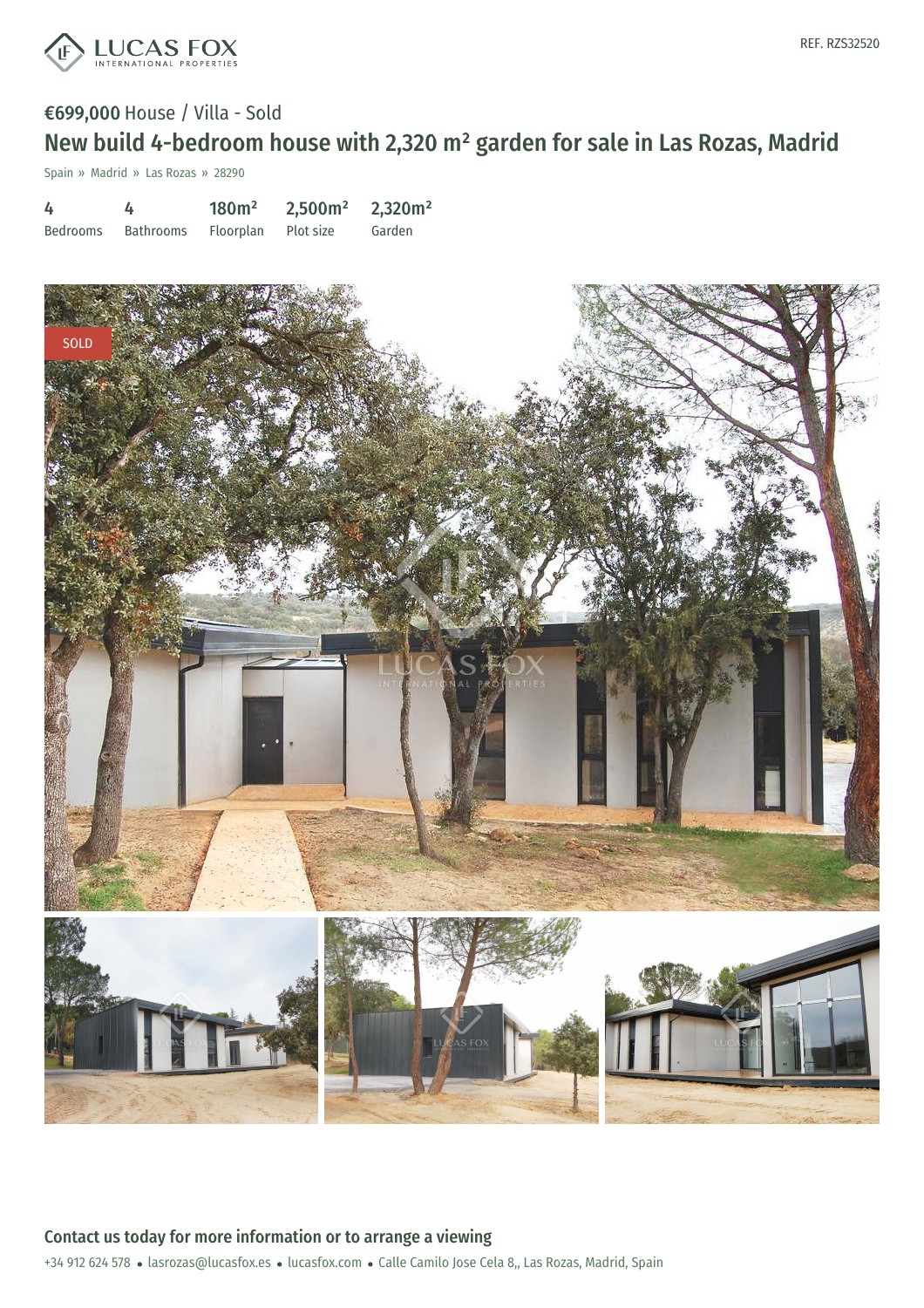

# €699,000 House / Villa - Sold New build 4-bedroom house with 2,320 m² garden for sale in Las Rozas, Madrid

Spain » Madrid » Las Rozas » 28290

| 4               | 4                | 180m <sup>2</sup> | 2,500m <sup>2</sup> | 2,320m <sup>2</sup> |
|-----------------|------------------|-------------------|---------------------|---------------------|
| <b>Bedrooms</b> | <b>Bathrooms</b> | Floorplan         | Plot size           | Garden              |

#### **OVERVIEW**

Detached modern new build house of 180 m² , brand new on a 2,500 m² plot, distributed on a single floor in two modules with great views of Monte del Pardo, for sale in Los Peñascales, Torrelodones, Madrid.

Lucas Fox Las Rozas is pleased to present this fantastic modern detached house, brand new and with great views of Monte del Pardo. It sits on a 2,500 m² plot with pine and holm oaks and a stream at the end of it.

We access the property on foot through the main door or by car, through the automatic sliding door.

We enter the house and are welcomed by a bright hall with large windows overlooking the mountain. Next to this, there is a convenient guest toilet. To our left, we find a large space of 60 m² that houses the lounge area with high ceilings and large windows overlooking the Monte del Pardo and a modern open-plan kitchen. Next, a multipurpose room is presented that can be used as a service bedroom, laundry room, storage room and pantry, among others. From the living room, we have access to a wonderful south-facing terrace, to be able to relax in this natural enclave and contemplate the vegetation that surrounds it.

On the other side of the house, the night area is located, with 3 bedrooms, one of them with a private bathroom and dressing room, and the main one with 2 private bathrooms.

This bright house has been built with high quality materials for your well-being and comfort.

We can highlight the oak wood imitation [laminate](https://www.lucasfox.com) flooring, armored door, PVC exterior joinery with [Climaguard](mailto:lasrozas@lucasfox.es) glass, white lacquered interior carpentry and installation of solar panels. For greater comfort, it has an underfloor heating / cooling system powered by state-of-the-art aerothermal energy, with individual temperature regulators in each room. It is in the process of applying for an energy certificate.

In addition, according to the specifications of the plot of the urban plan, it can be built up to 750 m², so it could expand the house or incorporate spaces such as a swimming pool or a tennis court.



[lucasfox.com/go/rzs32520](https://www.lucasfox.com/go/rzs32520)

Garden, Private garage, Modernist building, Parking, Air conditioning, Alarm, Balcony, Equipped Kitchen, Heating, New build, Solar panels, Transport nearby, Views

### Contact us today for more information or to arrange a viewing

+34 912 624 578 · lasrozas@lucasfox.es · lucasfox.com · Calle Camilo Jose Cela 8,, Las Rozas, Madrid, Spain